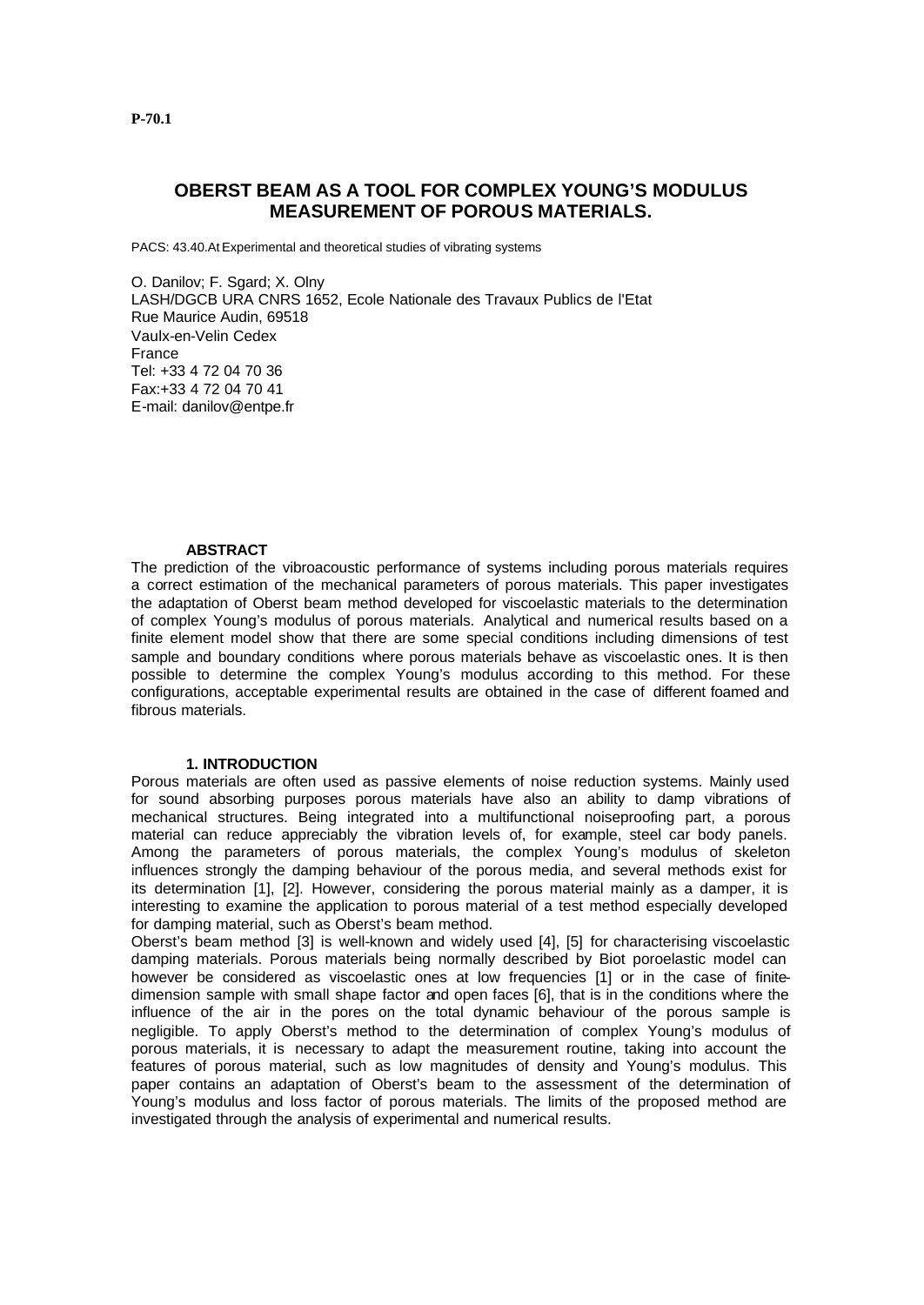### **2. THEORY: COMPLEX YOUNG'S MODULUS DETERMINATION**

Oberst's beam consists of a material to be tested bonded onto a metal slice, which is clamped at one end and excited at the other end (see figure 1).



*Figure 1: Oberst beam*

Before dealing with the theoretical background of the proposed method it is important to recall the main assumptions made:

- $\triangleright$  the test sample is considered as a rod-like one, i.e. its deformations are extensionalcompressional and are controlled by complex Young's modulus without any influence of Poisson ratio (a);
- $\triangleright$  the dimensions of the test sample and the frequency range of measurements suppose a viscoelastic dynamic behaviour of a porous material (b);
- $\triangleright$  the porous material behaves in a linear way in the frequency range and deformation amplitudes of interest (c);
- $\ge$  angle of deformation of porous layer does not change with thickness that means the angle is the same in lower layer and in upper layer of porous material as it is shown on figure 2 (d);
- $\triangleright$  in the resonance zone, the variation of Young's modulus and loss factor vs. frequency is negligible (e).



*Figure 2: Deformed and undeformed composite beam*

Briefly, the Young's modulus determination by this method is based on the comparison of the natural frequencies of the bare beam and the composite beam (metal beam with porous layer). The natural frequency of the homogenous beam is given by

$$
f_{0n} = \mathbf{x}_n^2 \sqrt{\frac{B_b}{m_b L_b^4}},\tag{1}
$$

where

*n* is the mode index,

*xn* is the mode coefficient,

 $B_b$  is the bending stiffness of the beam,

 $m_b$  is the mass per unit length per unit width,  $m_b = \mathbf{r}_b H_b$ , where  $\mathbf{r}_b$  is the beam density, and  $H$ <sub>b</sub> is the thickness of beam,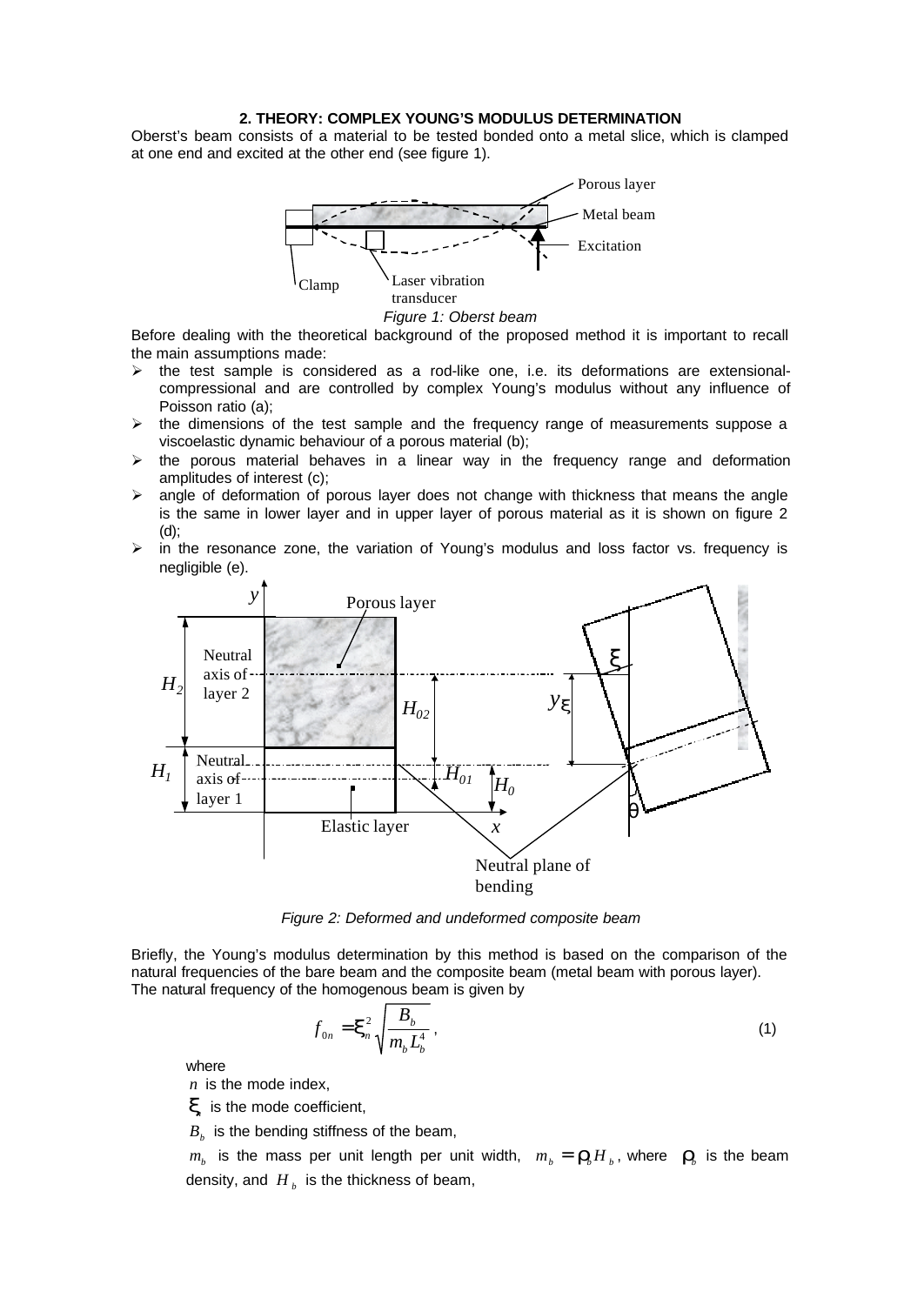## $L_{\scriptscriptstyle b}$  is the length of the beam.

It can be shown [4], after comparison of the bending moments with respect to neutral plane of bending of composite beam with the bending moment with respect to horizontal axis *x* (see figure 2), that the Young's moduli of the substrate and of the material are linked to each other by the following equation

$$
E_{2} = E_{1} \cdot \frac{\left(\frac{\mathbf{W}_{c}}{\mathbf{W}_{1}}\right)^{2} m_{c}}{I_{02}} \cdot I_{1} - I_{01}
$$
\n(2)

where

 $E_1, E_2$  are the Young's moduli of steel substrate and porous layer, respectively,

 $W_c$  is the natural frequency of the two-layer beam,

 $W<sub>1</sub>$  is the natural frequency of the steel substrate alone,

*I*<sub>1</sub> is the moment of inertia per unit length of the steel substrate  $I_1 = \frac{H}{I_1}$  $_1 = \frac{14}{10}$ 3 12  $=$  $\frac{H_1}{H_2}$ ,

 $I_{01}$ ,  $I_{02}$  are the moments of inertia per unit length relative to the neutral plane of bending of the composite beam,

 $m_{_1}$  is the mass per unit length per unit width of the steel substrate,  $m_{_1} = \bm{r}_{_{1}}H_{_1}$ , where  $\mathbf{r}_1$  denotes the density of steel, and  $H_1$  denotes its thickness,

 $m_c$  is the mass per unit length per unit width of the composite beam,

 $m_c = \bm{r}_1 H_1 + \bm{r}_2 H_2$ , where  $\bm{r}_2$  denotes the density of the porous layer, and  $H_2$ denotes its thickness.

It is necessary to note that equation (2) supposes a linear deformation of the porous layer as it is supposed by assumption (d).

Although the Young's modulus of the porous material can be obtained directly, from the classical Oberst's beam approach, the assessment of the loss factor is not as straight founded. Indeed, classical Oberst's beam theory supposes the loss factor of the bare steel slice is negligible in comparison with the loss factor of the composite beam. In the case of the composite beam involving a porous layer, the loss factor of this composite beam may not be very large. The porous layer does not change strongly the dynamic behaviour of the beam due to a low specific weight and a low Young's modulus of the skeleton. This feature requires to a modification the technique in order to take in account the loss factor of the metal substrate.

The length of the paper does not allow one to present a complete derivation of the loss factor expression. Therefore only the most important steps and assumptions will be presented. The loss factor is defined as the ratio of the energy dissipated per cycle of oscillations (*D)* to the potential energy (*U*) of the system (or structure). In general, the energy of the two- (or multi) layer structures can be described as a sum of the energies stored and dissipated in each layer. The damping action of a multi-layer structure is considered as a set of springs, where each spring represents a storing energy mechanism. The displacement of the first layer (bending deformation of a beam to be damped) causes a displacement of the second one. The energy stored in one spring is  $W_i = K_i \cdot x_i^2$ , where  $K_i$  is the stiffness of the spring, and  $x_i$  its strain. In case of periodic displacement, the energy dissipated per cycle of oscillation, is  $D_i = 2$   $phW_i$ , so that the loss factor of the multilayer structure is given by:

$$
\mathbf{h} = \frac{D}{2\mathbf{p} \cdot U} = \frac{\sum_{i} D_{i}}{2\mathbf{p} \sum_{i} W_{i}} = \frac{\sum_{i} \mathbf{h} W_{i}}{\sum_{i} W_{i}} = \frac{\sum_{i} \mathbf{h} K_{i} x_{i}^{2}}{\sum_{i} K_{i} x_{i}^{2}},
$$
(3)

Taking in account that the structure of interest is a two-layer beam in which the porous layer behaves viscoelastically, one may assume extensional-compression deformations takes place into this system and each layer acts as a "spring"  $K_i=K_{ext}$ ). Considering the extensional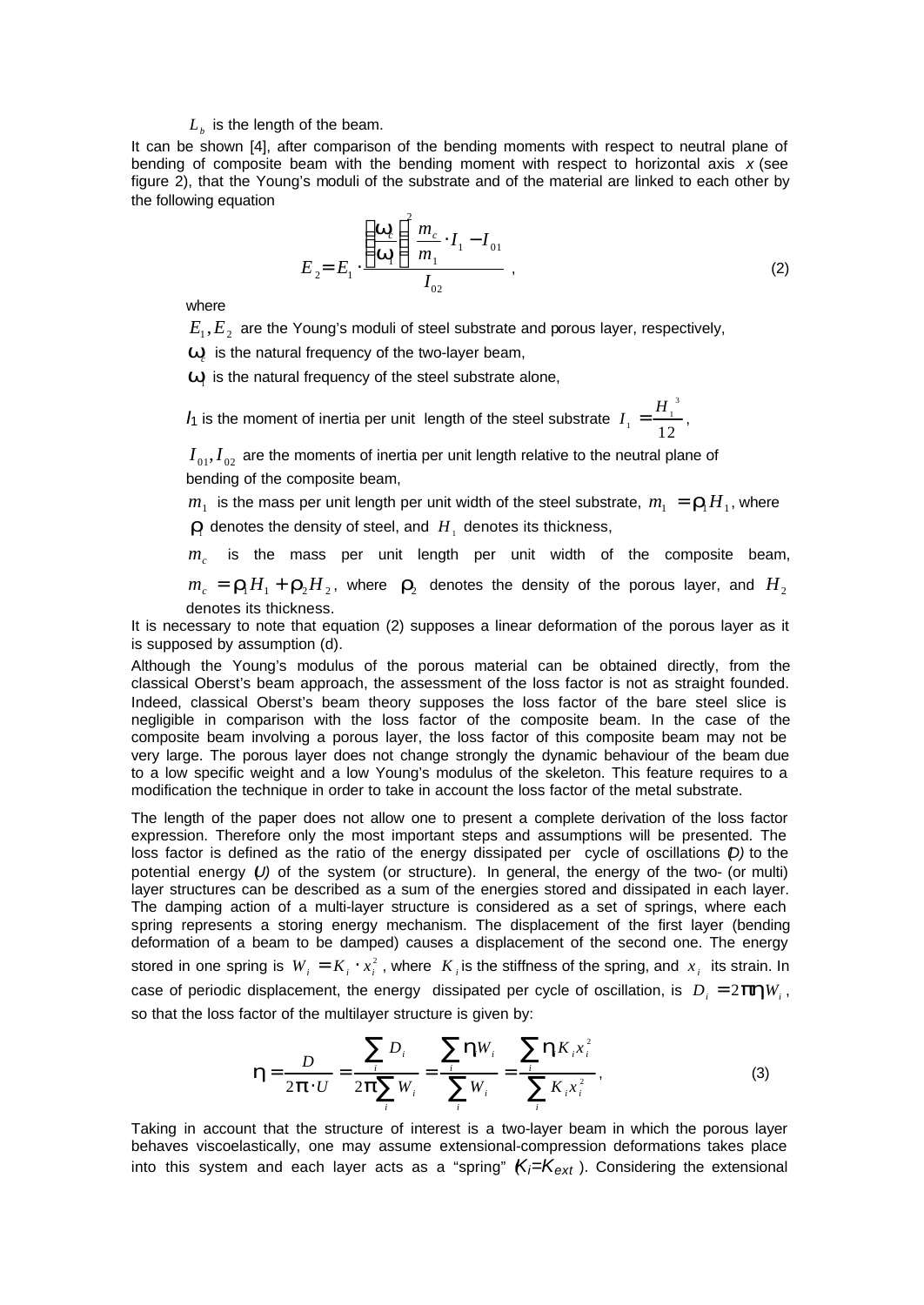mechanism one may conclude that the value of *Kext* is determined by the bending stiffness of each layer, and by the extensional deformations of both layers. On the basis of energy equations, shown in [7], it is possible to write for one layer

$$
K_{ext} x_{ext}^2 = w_{ext} + w_{flex} = \frac{1}{2} K \cdot \mathbf{e}^2 + \frac{1}{2} B |d\mathbf{q}/dx|^2
$$
 (4)

where  $K = E \cdot A$  is an extensional stiffness,  $A$  is the cross-section area;

*dx*  $e = \frac{d\mathbf{x}}{dt}$ , where *x* is the mean axial displacement of an element of material, *x* is the

horizontal coordinate, *B* is the bending stiffness of the layer relatively to the neutral plane of bending, *q* is the bending angle.

Figure 2 shows the displacements in the system. In order to simplify the model, it is assumed that because of the small value of  $q$  the axial displacement  $x$  is taken as equal to the displacement along the *x*-axis. In other words, one assumes the absence any shear deformation into the porous layer. Thus, the following relation holds:

$$
\mathbf{x} = y_{\mathbf{x}} \cdot \tan \mathbf{q} \equiv y_{\mathbf{x}} \cdot \mathbf{q} \,,\tag{5}
$$

where  $y_x$  denotes on figure 2. Thus, taking into account that  $\boldsymbol{e} = \frac{d\mathbf{x}}{dt} = \frac{d}{dt}(y_x \cdot \boldsymbol{q})$ *dx*  $(y_x \cdot q) = y_x \cdot \frac{d}{dx}$ *dx d dx*  $\boldsymbol{e} = \frac{d\boldsymbol{x}}{dt} = \frac{d}{dt} (y_x \cdot \boldsymbol{q}) = y_x \cdot \frac{d\boldsymbol{q}}{dt},$ equation (3) can be rewritten as

$$
\mathbf{h}_{ext} = \frac{\frac{1}{2} \left( \frac{d\mathbf{q}}{dx} \right)^2 \sum_{i=1}^2 \left( \mathbf{h}_i \left( E_i h_i y_{xi}^2 + B_i \right) \right)}{\frac{1}{2} \left( \frac{d\mathbf{q}}{dx} \right)^2 \sum_{i=1}^2 \left( E_i h_i y_{xi}^2 + B_i \right)} = \frac{\sum_{i=1}^2 \left( \mathbf{h}_i \left( E_i h_i y_{xi}^2 + B_i \right) \right)}{\sum_{i=1}^2 \left( E_i h_i y_{xi}^2 + B_i \right)},
$$
(6)

where *B<sup>i</sup>* is the bending stiffness of the layer *i* relatively to the neutral plane of bending,  $E_i$ ,  $h_i$ ,  $\bm{h}_i$  are the Young's modulus, thickness, and loss factor of layer  $i$ , respectively, and  $y_{xi}$  are determined from geometrical relationships shown on figure 2.

Equation (6) establishes the relationship between the loss factor of the composite beam  $(\bm{h}_{ext})$ , the loss factor of the bare steel slice ( $\bm{l}$ <sub>1</sub>), which need to be measured, and the loss factor ( $\bm{l}_2$ ) of the porous layer, which is the objective of the measurement. The loss factor  $\bm{h}_{\!\scriptscriptstyle 2}$  can then be calculated from the following:

$$
\mathbf{h}_{2} = \frac{\mathbf{h}_{\text{text}} \sum_{i=1}^{2} (E_{i} h_{i} y_{xi}^{2} + B_{i}) - \mathbf{h}_{i} (E_{1} h_{1} y_{xi1}^{2} + B_{1})}{E_{2} h_{2} y_{xi2}^{2} + B_{2}},
$$
(7)

Thus, equations (2) and (7) allow one to calculate the Young's modulus and the loss factor of porous layer.

### **3. EXPERIMENTAL RESULTS AND FINITE-ELEMENT MODELLING: DISCUSSION OF THE LIMITATION OF THE PRESENTED APPROACH**

Measurements of complex Young's moduli by this method have been carried out by using a steel substrate of thickness 0.55 mm and length 130 mm. Figure 3 presents one example of the frequency response function (FRF) measured for one of the different tested porous materials. The resonance frequencies are clearly identified. The loss factor can easily be determined by the thickness of the resonance curve or with the help of a curve fitting procedure on the basis of these measured FRF. To assess the performance of this method three porous materials of different thickness have been tested.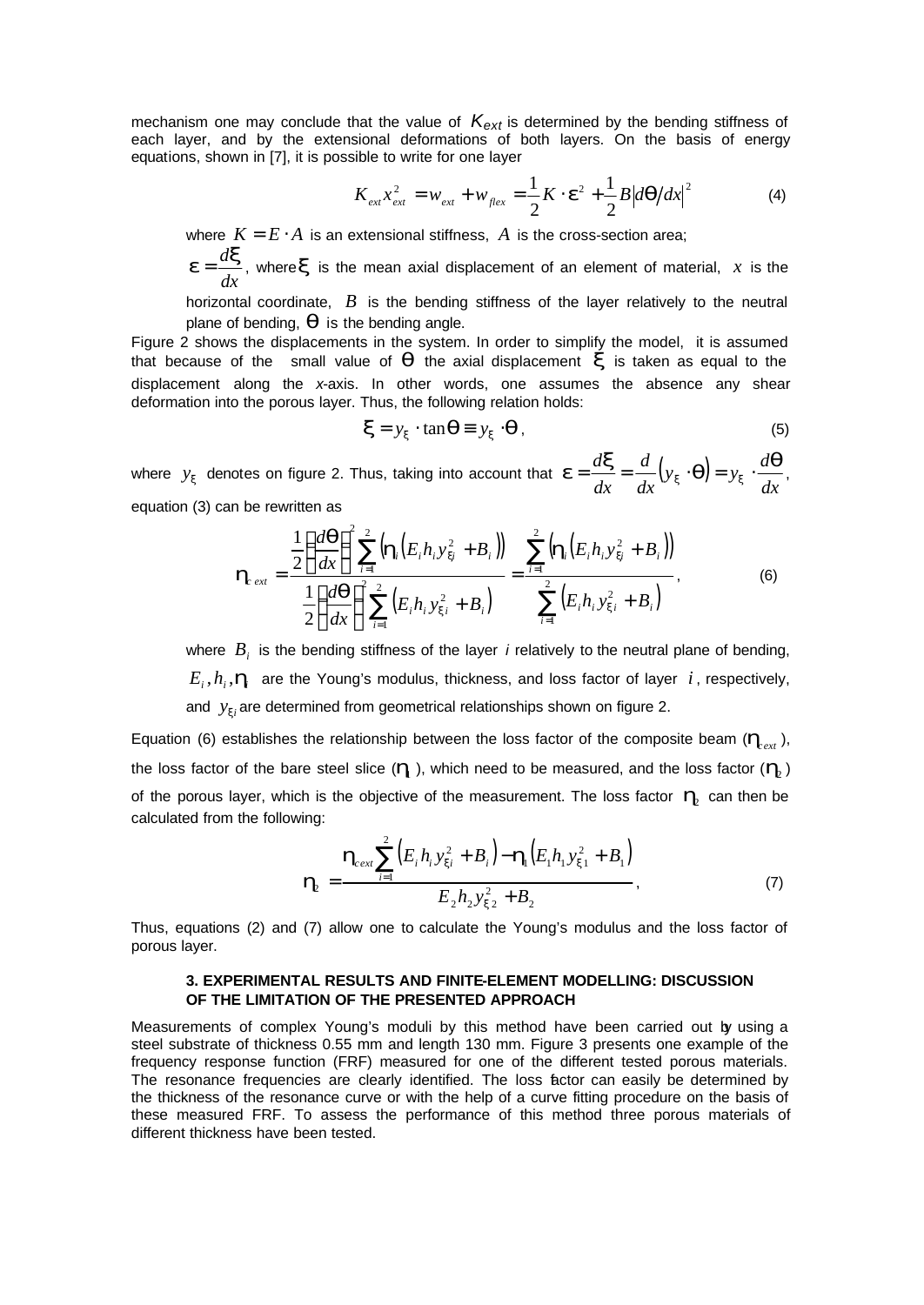

*Figure 3: Example of measured frequency response function*

Table 1 shows  $E_a$  and  $\eta_a$  (apparent Young's modulus and loss factor), which have been determined using equations (2) and (7) for the second natural mode of the beam. The values of Young's moduli indicated on the first line have been obtained by numerous measurements based on the resonance test method and are considered as a reference. Table 1.

| Foam 1: $p=28$ kg/m <sup>3</sup> ; |                |       |                                | Foam 2: $p=8.4 \text{ kg/m}^3$ ; |                              |                                  | Fibrous: $p=63$ kg/m <sup>3</sup> ; |    |                      |         |          |
|------------------------------------|----------------|-------|--------------------------------|----------------------------------|------------------------------|----------------------------------|-------------------------------------|----|----------------------|---------|----------|
| $E_{mod}=118$ kPa, $\eta=0.125$    |                |       | $E_{mod}=530$ kPa, $\eta=0.09$ |                                  |                              | $E_{mod}$ =116 kPa, $\eta$ =0.30 |                                     |    |                      |         |          |
| T, mm                              | $F_{res}$ , Hz | $E_a$ | $\eta_a$                       | T, mm                            | $\mathsf{F}_{\mathsf{res}},$ | $E_a$                            | $\eta_a$                            |    | T, mm $F_{res}$ , Hz | $E_{a}$ | $\eta_a$ |
|                                    |                | kPa   |                                |                                  | <b>Hz</b>                    | kPa                              |                                     |    |                      | kPa     |          |
| 27                                 | 168.1          | 70    | 0.14                           | 27                               | 199.3                        | 188                              | 0.09                                |    |                      |         |          |
| 15                                 | 164.4          | 113   | 0.13                           | 20                               | 189                          | 310                              | 0.09                                | 10 | 158.3                | 120     | 0.35     |
| 10                                 | 164.16         | 115   | 0.12                           | 10                               | 172.4                        | 535                              | 0.08                                |    |                      |         |          |
| 5                                  | 165.7          | 119   | 0.12                           |                                  |                              |                                  |                                     |    |                      |         |          |



*Figure 4: Finite-element modelling: displacements of cross-section of composite beam*

The indicated results show a good agreement between loss factors determined by the present method and the resonance one, but also exhibits big differences between Young's modulus values obtained in the case of maximal and minimum thickness of porous materials. After examination of different probable causes of this effect the response was found by detailed consideration of assumption (d), which supposes a linear bending of the side of the porous material. The finite element simulations allow one to analyse the displacement field inside the porous material. Figure 4 displays the deformation shape of beam with foam 1 (thickness of foam makes 27 mm) at the second natural mode of bending. The steel substrate has been meshed by shell elements, the porous layer have been modelled by solid elements and has been divided onto nine elements along the thickness. Totally, the sample of porous material (130\*20\*27 mm) has been meshed by 2730 solid elements.